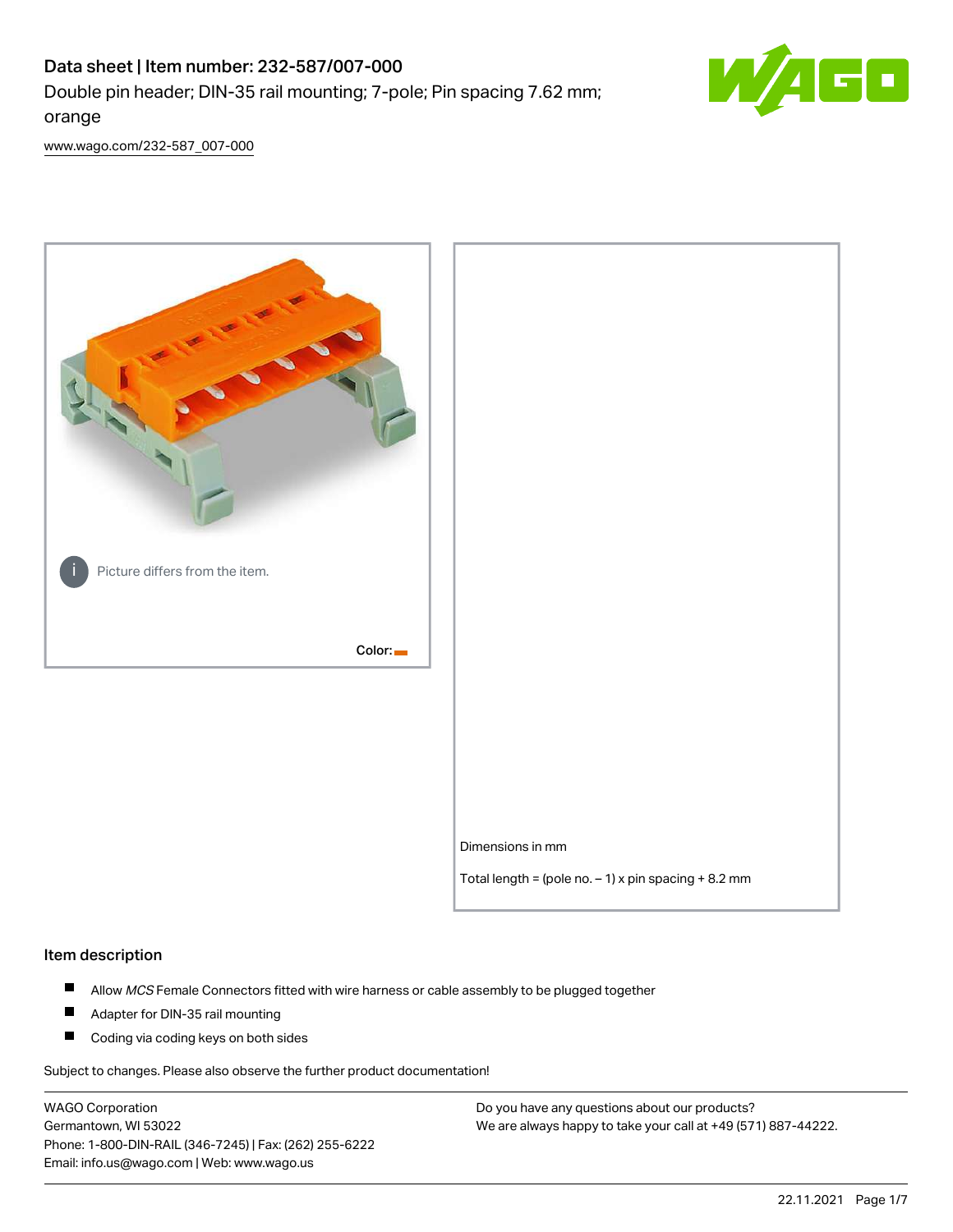

## Data Notes

| Safety information 1 | The <i>MCS – MULTI CONNECTION SYSTEM</i> includes connectors<br>without breaking capacity in accordance with DIN EN 61984. When<br>used as intended, these connectors must not be connected<br>/disconnected when live or under load. The circuit design should<br>ensure header pins, which can be touched, are not live when<br>unmated. |
|----------------------|--------------------------------------------------------------------------------------------------------------------------------------------------------------------------------------------------------------------------------------------------------------------------------------------------------------------------------------------|
| Variants:            | Other pole numbers<br>Other versions (or variants) can be requested from WAGO Sales or<br>configured at https://configurator.wago.com/                                                                                                                                                                                                     |

## Electrical data

## IEC Approvals

| Ratings per                 | IEC/EN 60664-1                                                        |
|-----------------------------|-----------------------------------------------------------------------|
| Ratings (note)              | Notice: Male connectors must not be live when disconnected!           |
| Rated voltage (III / 3)     | 500 V                                                                 |
| Rated surge voltage (III/3) | 6 <sub>kV</sub>                                                       |
| Rated voltage (III/2)       | 630 V                                                                 |
| Rated surge voltage (III/2) | 6 <sub>kV</sub>                                                       |
| Nominal voltage (II/2)      | 1000V                                                                 |
| Rated surge voltage (II/2)  | 6 <sub>kV</sub>                                                       |
| Rated current               | 12A                                                                   |
| Legend (ratings)            | $(III / 2)$ $\triangle$ Overvoltage category III / Pollution degree 2 |

## UL Approvals

| Approvals per                  | UL 1059 |
|--------------------------------|---------|
| Rated voltage UL (Use Group B) | 300 V   |
| Rated current UL (Use Group B) | 15 A    |
| Rated voltage UL (Use Group D) | 300 V   |
| Rated current UL (Use Group D) | 10 A    |

## Ratings per UL

| Rated voltage UL 1977 | 600 V |
|-----------------------|-------|
| Rated current UL 1977 |       |

Subject to changes. Please also observe the further product documentation!

| <b>WAGO Corporation</b>                                | Do you have any questions about our products?                 |
|--------------------------------------------------------|---------------------------------------------------------------|
| Germantown, WI 53022                                   | We are always happy to take your call at +49 (571) 887-44222. |
| Phone: 1-800-DIN-RAIL (346-7245)   Fax: (262) 255-6222 |                                                               |
| Email: info.us@wago.com   Web: www.wago.us             |                                                               |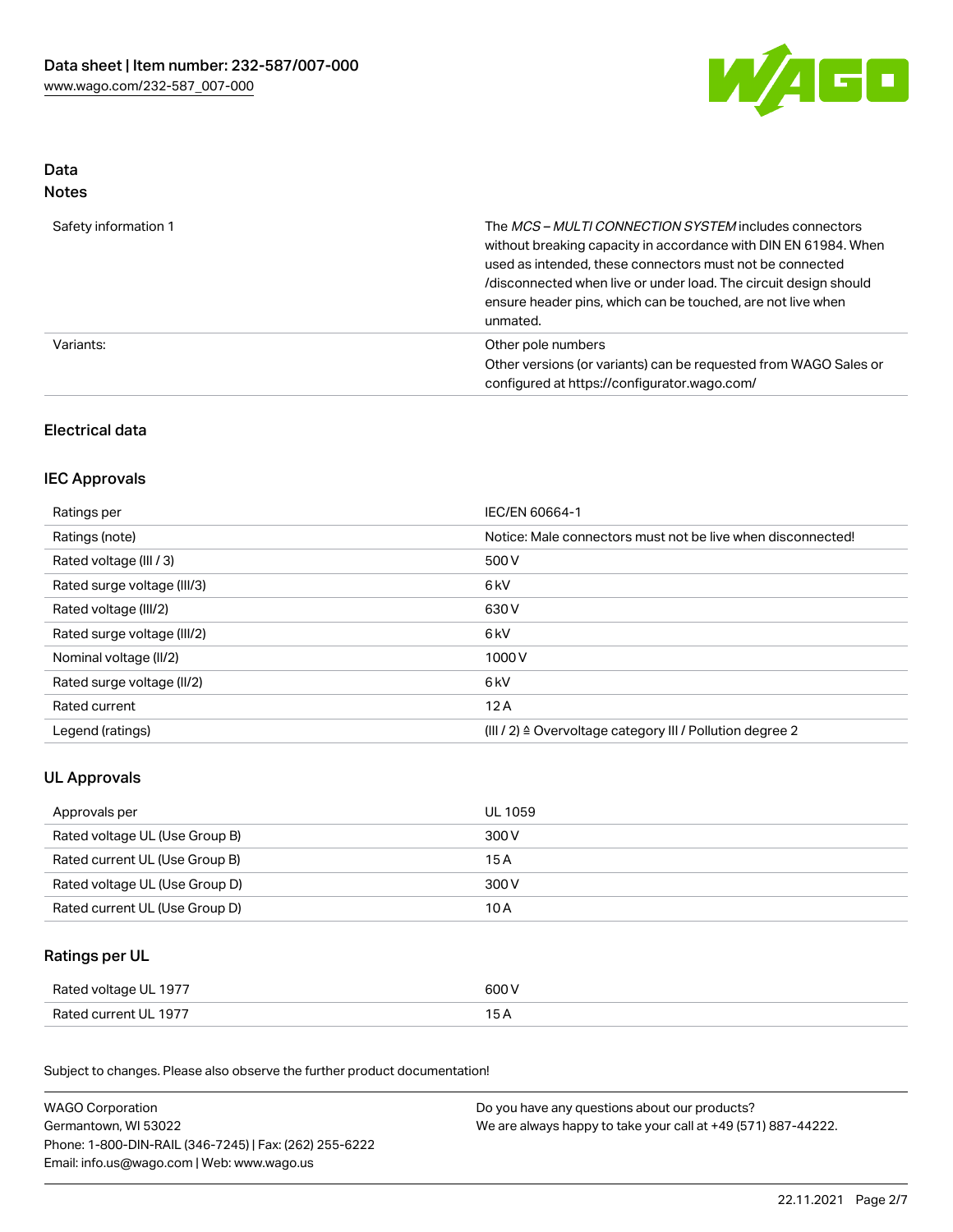

## CSA Approvals

| Approvals per                                                              | <b>CSA</b>                                    |
|----------------------------------------------------------------------------|-----------------------------------------------|
| Rated voltage CSA (Use Group B)                                            | 300V                                          |
| Rated current CSA (Use Group B)                                            | 15A                                           |
| Rated voltage CSA (Use Group D)                                            | 300V                                          |
| Rated current CSA (Use Group D)                                            | 10A                                           |
| <b>Connection data</b>                                                     |                                               |
|                                                                            |                                               |
| Total number of potentials                                                 | $\overline{7}$                                |
| Number of connection types                                                 | 1                                             |
| Number of levels                                                           | 1                                             |
| <b>Connection 1</b>                                                        |                                               |
| Number of poles                                                            | $\overline{7}$                                |
| Physical data                                                              |                                               |
| Pin spacing                                                                | 7.62 mm / 0.3 inch                            |
| Width                                                                      | 53.72 mm / 2.115 inch                         |
| Height from upper-edge of DIN-rail                                         | 15 mm / 0.591 inch                            |
| Depth                                                                      | 42.5 mm / 1.673 inch                          |
| Mechanical data                                                            |                                               |
| Mounting type                                                              | DIN-35 rail                                   |
| Plug-in connection                                                         |                                               |
| Contact type (pluggable connector)                                         | Male connector/plug                           |
| Connector (connection type)                                                | for pluggable connector                       |
| Mismating protection                                                       | No                                            |
| Locking of plug-in connection                                              | Without                                       |
| Material data                                                              |                                               |
| Color                                                                      | orange                                        |
| Material group                                                             | I                                             |
| Insulation material                                                        | Polyamide (PA66)                              |
| Flammability class per UL94                                                | V <sub>0</sub>                                |
| Subject to changes. Please also observe the further product documentation! |                                               |
| WACO Corporation                                                           | Do vou bave any questions about our products? |

WAGO Corporation Germantown, WI 53022 Phone: 1-800-DIN-RAIL (346-7245) | Fax: (262) 255-6222 Email: info.us@wago.com | Web: www.wago.us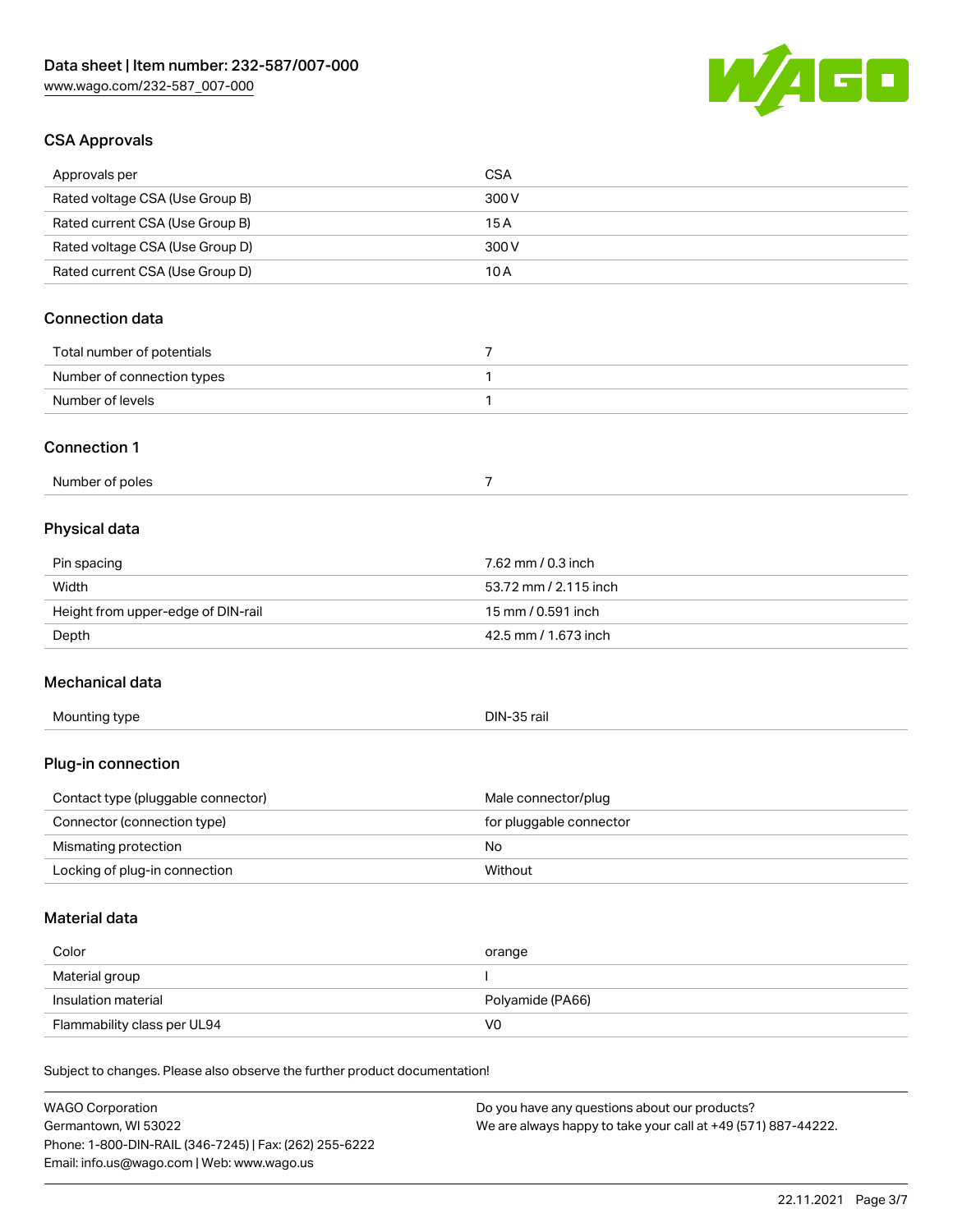[www.wago.com/232-587\\_007-000](http://www.wago.com/232-587_007-000)



| Contact material | Electrolytic copper ( $E_{\text{Cu}}$ ) |
|------------------|-----------------------------------------|
| Contact plating  | tin-plated                              |
| Fire load        | $0.208$ MJ                              |
| Weight           | 9 a                                     |
|                  |                                         |

## Environmental requirements

| Limit temperature range<br>. | $. +100 °C$<br>-60 |  |
|------------------------------|--------------------|--|
|------------------------------|--------------------|--|

### Commercial data

| Product Group         | 3 (Multi Conn. System) |
|-----------------------|------------------------|
| PU (SPU)              | 10 Stück               |
| Packaging type        | box                    |
| Country of origin     | DE                     |
| <b>GTIN</b>           | 4045454340605          |
| Customs tariff number | 8536694040             |

## Approvals / Certificates

#### Country specific Approvals

| Logo                        | Approval                                     | <b>Additional Approval Text</b> | Certificate<br>name |
|-----------------------------|----------------------------------------------|---------------------------------|---------------------|
|                             | CВ<br>DEKRA Certification B.V.               | IEC 61984                       | NL-39756            |
| <b>VEMA</b><br><b>INEUR</b> | <b>KEMA/KEUR</b><br>DEKRA Certification B.V. | EN 61984                        | 2190761.01          |

#### Ship Approvals

Email: info.us@wago.com | Web: www.wago.us

|                         |                                                                            |                                                               | Certificate |
|-------------------------|----------------------------------------------------------------------------|---------------------------------------------------------------|-------------|
| Logo                    | Approval                                                                   | <b>Additional Approval Text</b>                               | name        |
| ABS                     | <b>ABS</b>                                                                 |                                                               | $19-$       |
|                         | American Bureau of Shipping                                                |                                                               | HG15869876- |
|                         |                                                                            |                                                               | <b>PDA</b>  |
|                         | BV                                                                         | <b>IEC 60998</b>                                              | 11915/D0 BV |
|                         | Bureau Veritas S.A.                                                        |                                                               |             |
|                         | <b>DNV GL</b>                                                              | EN 60998                                                      | TAE000016Z  |
|                         | Det Norske Veritas, Germanischer Lloyd                                     |                                                               |             |
|                         | Subject to changes. Please also observe the further product documentation! |                                                               |             |
| <b>WAGO Corporation</b> |                                                                            | Do you have any questions about our products?                 |             |
| Germantown, WI 53022    |                                                                            | We are always happy to take your call at +49 (571) 887-44222. |             |
|                         | Phone: 1-800-DIN-RAIL (346-7245)   Fax: (262) 255-6222                     |                                                               |             |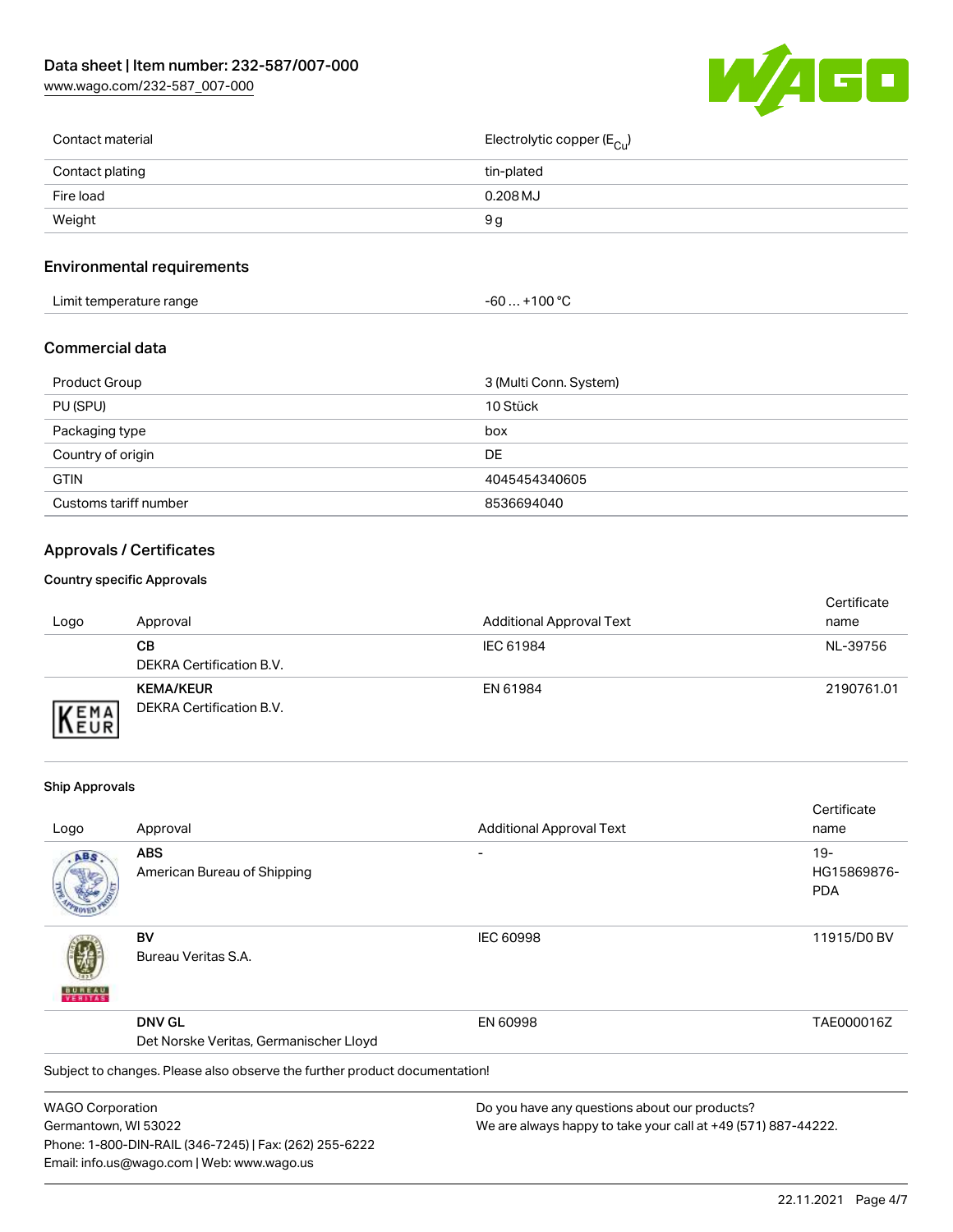

#### UL-Approvals

| Logo                   | Approval                                    | <b>Additional Approval Text</b> | Certificate<br>name |
|------------------------|---------------------------------------------|---------------------------------|---------------------|
| $\boldsymbol{\varphi}$ | UR<br>Underwriters Laboratories Inc.        | <b>UL 1977</b>                  | E45171              |
| 8                      | <b>UR</b><br>Underwriters Laboratories Inc. | <b>UL 1059</b>                  | E45172              |

## Counterpart



| Item no.231-707/026-000                                                                                              |                                  |
|----------------------------------------------------------------------------------------------------------------------|----------------------------------|
| 1-conductor female connector; CAGE CLAMP®; 2.5 mm <sup>2</sup> ; Pin spacing 7.62 mm; 7-pole; 2,50 mm <sup>2</sup> ; | www.wago.com/231-707/026-<br>000 |
| orange                                                                                                               |                                  |

## Optional accessories

## Coding

| Coding               |                                                                                                                                             |                      |
|----------------------|---------------------------------------------------------------------------------------------------------------------------------------------|----------------------|
|                      | Item no.: 231-130<br>Coding key; snap-on type; light gray                                                                                   | www.wago.com/231-130 |
| <b>Carrier rail</b>  |                                                                                                                                             |                      |
| Mounting accessories |                                                                                                                                             |                      |
|                      | Item no.: 210-197<br>Steel carrier rail; 35 x 15 mm; 1.5 mm thick; 2 m long; slotted; similar to EN 60715; silver-colored                   | www.wago.com/210-197 |
|                      | Item no.: 210-198<br>Copper carrier rail; 35 x 15 mm; 2.3 mm thick; 2 m long; unslotted; according to EN 60715; copper-<br>colored          | www.wago.com/210-198 |
|                      | Item no.: 210-504<br>Steel carrier rail; 35 x 7.5 mm; 1 mm thick; 2 m long; slotted; galvanized; according to EN 60715; silver-<br>colored  | www.wago.com/210-504 |
|                      | Item no.: 210-505<br>Steel carrier rail; 35 x 7.5 mm; 1 mm thick; 2 m long; unslotted; galvanized; according to EN 60715;<br>silver-colored | www.wago.com/210-505 |
|                      | Item no.: 210-506<br>Steel carrier rail; 35 x 15 mm; 1.5 mm thick; 2 m long; unslotted; galvanized; similar to EN 60715; silver-<br>colored | www.wago.com/210-506 |

Item no.: 210-508

Subject to changes. Please also observe the further product documentation!

| <b>WAGO Corporation</b>                                | Do you have any questions about our products?                 |
|--------------------------------------------------------|---------------------------------------------------------------|
| Germantown, WI 53022                                   | We are always happy to take your call at +49 (571) 887-44222. |
| Phone: 1-800-DIN-RAIL (346-7245)   Fax: (262) 255-6222 |                                                               |
| Email: info.us@wago.com   Web: www.wago.us             |                                                               |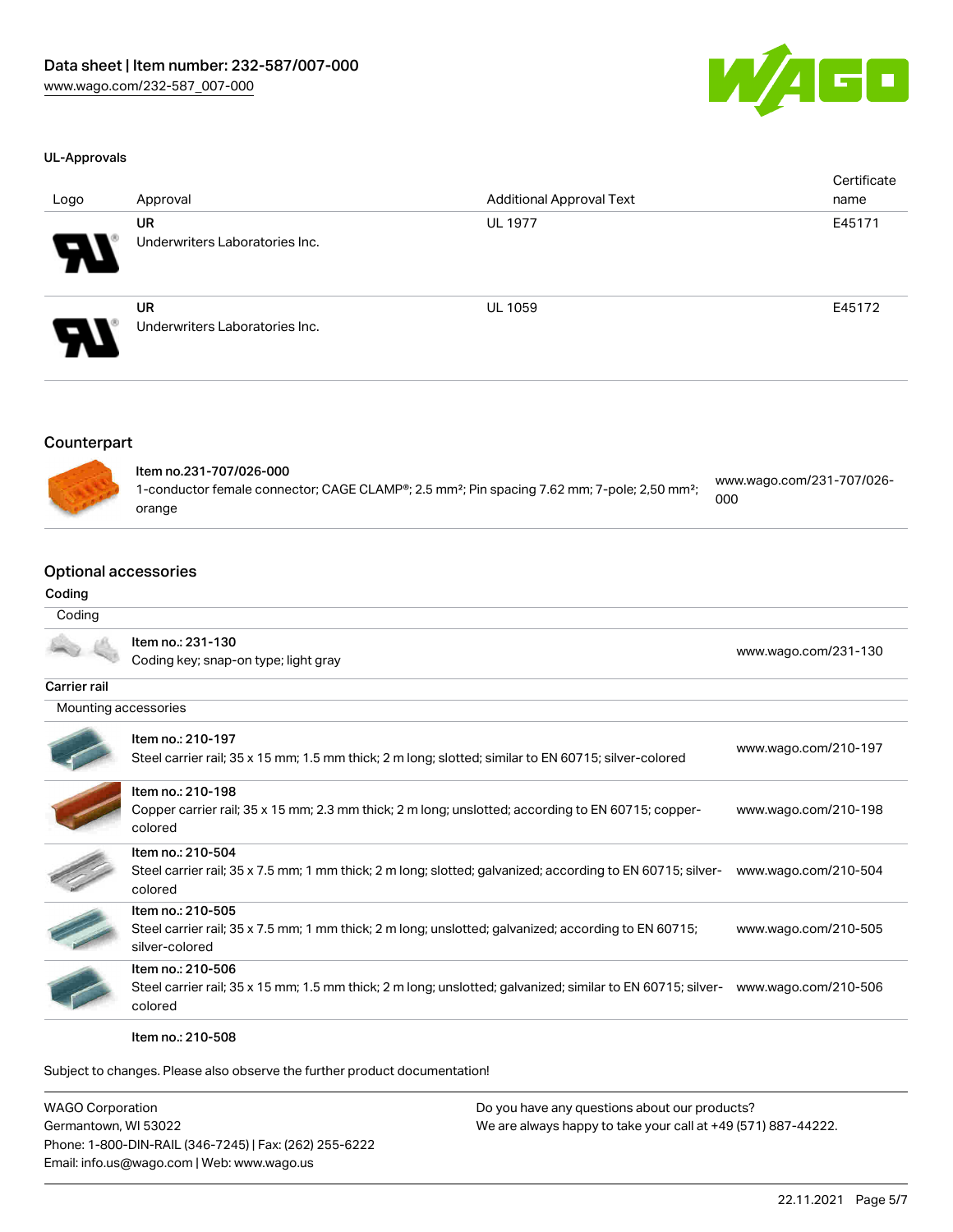## Data sheet | Item number: 232-587/007-000

[www.wago.com/232-587\\_007-000](http://www.wago.com/232-587_007-000)



| $\sim$ |
|--------|
|        |
| ۱      |
|        |

Steel carrier rail; 35 x 15 mm; 1.5 mm thick; 2 m long; slotted; galvanized; similar to EN 60715; silvercolored [www.wago.com/210-508](http://www.wago.com/210-508)

| Item no.: 210-113<br>Steel carrier rail; 35 x 7.5 mm; 1 mm thick; 2 m long; unslotted; according to EN 60715; silver-colored                                          | www.wago.com/210-113 |
|-----------------------------------------------------------------------------------------------------------------------------------------------------------------------|----------------------|
| Item no.: 210-118<br>Steel carrier rail; 35 x 15 mm; 2.3 mm thick; 2 m long; unslotted; according to EN 60715; silver-colored                                         | www.wago.com/210-118 |
| Item no.: 210-112<br>Steel carrier rail; 35 x 7.5 mm; 1 mm thick; 2 m long; slotted; according to EN 60715; "Hole width 25 mm; www.wago.com/210-112<br>silver-colored |                      |
| Item no.: 210-114<br>Steel carrier rail; 35 x 15 mm; 1.5 mm thick; 2 m long; unslotted; similar to EN 60715; silver-colored                                           | www.wago.com/210-114 |
| Item no.: 210-115<br>Steel carrier rail; 35 x 7.5 mm; 1 mm thick; 2 m long; slotted; according to EN 60715; "Hole width 18 mm; www.wago.com/210-115<br>silver-colored |                      |
| Item no.: 210-196<br>Aluminum carrier rail; 35 x 8.2 mm; 1.6 mm thick; 2 m long; unslotted; similar to EN 60715; silver-colored                                       | www.wago.com/210-196 |

## Downloads Documentation

| <b>Additional Information</b>                                                |            |               |          |
|------------------------------------------------------------------------------|------------|---------------|----------|
| Technical explanations                                                       | 2019 Apr 3 | pdf<br>2.0 MB | Download |
|                                                                              |            |               |          |
| <b>CAD files</b>                                                             |            |               |          |
| CAE data                                                                     |            |               |          |
| EPLAN Data Portal 232-587/007-000                                            |            | <b>URL</b>    | Download |
| EPLAN Data Portal 232-587/007-000                                            |            | <b>URL</b>    | Download |
| <b>Environmental Product Compliance</b>                                      |            |               |          |
| <b>Compliance Search</b>                                                     |            |               |          |
| Environmental Product Compliance 232-587/007-000                             |            | <b>URL</b>    | Download |
| Double pin header; DIN-35 rail mounting; 7-pole; Pin spacing 7.62 mm; orange |            |               |          |
| Subject to changes. Please also observe the further product documentation!   |            |               |          |
|                                                                              |            |               |          |

WAGO Corporation Germantown, WI 53022 Phone: 1-800-DIN-RAIL (346-7245) | Fax: (262) 255-6222 Email: info.us@wago.com | Web: www.wago.us